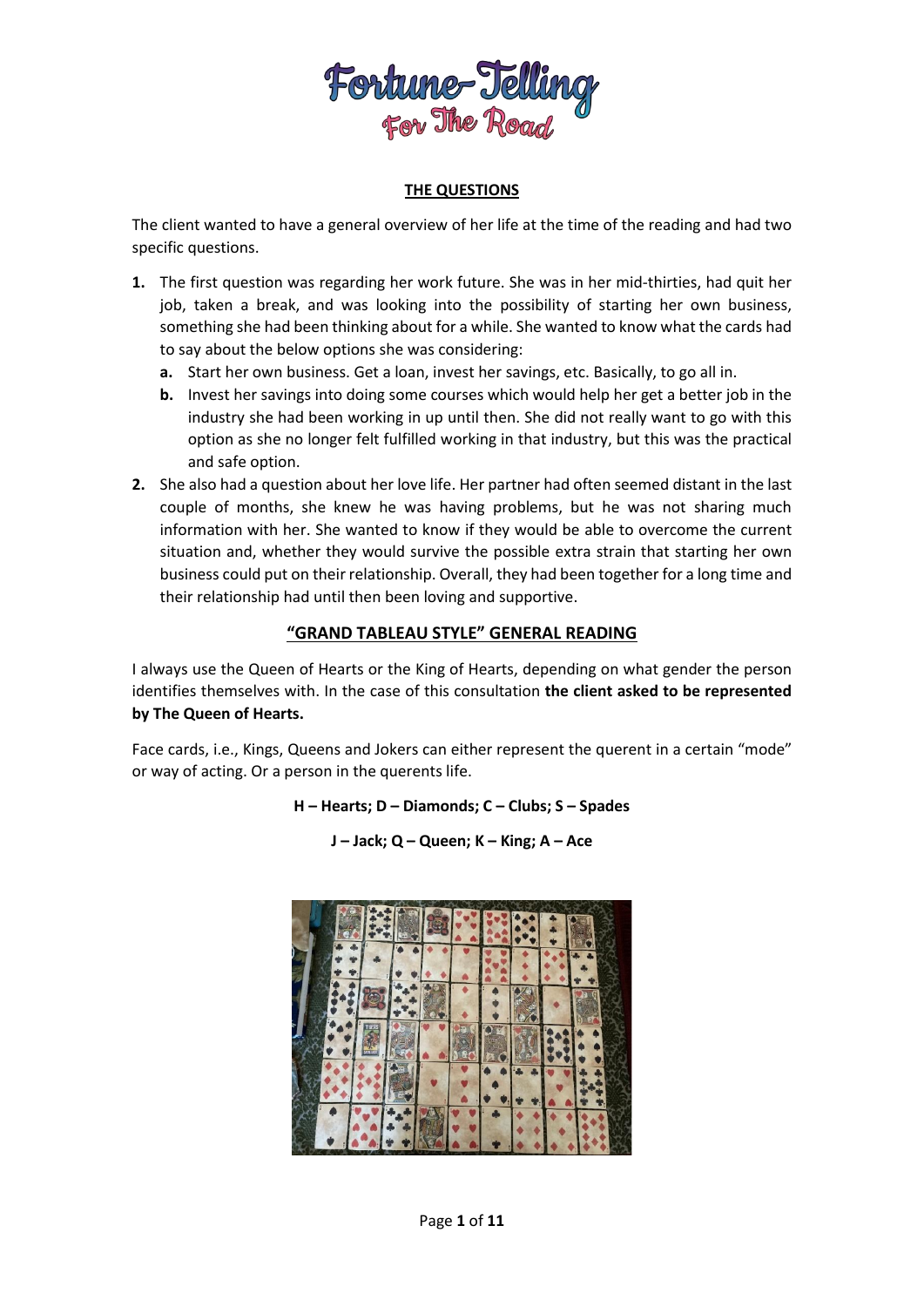

### **THE FIRST FOUR CARDS:**

The first four cards indicate something important to the client at the time of the reading.

QD + 10C. A practical woman (QD) has completion/ending of something to do with work/career/plans in her future. This work or career does not seem something she necessary enjoys doing, it is just work (surrounding cards are clubs).

JC + Joker. JC is an adventurer, not experienced but one who is not afraid to start a new journey. The JC is also a mutable face card, meaning that he is flexible and adaptable, recognising what he does not know and is happy to be advised and guided. Together with the "anxious" Joker (stepping into the unknown with apprehension) we can deduce that JC makes a move into the unknown, although not without anxiety. (Because the "anxious" Joker leads to a red card, we know that the fears subside, and the person is happy with their decision).

Although our client is officially represented in this reading by the Queen of Hearts, as mentioned before, face cards, i.e., Kings, Queens and Jokers can also represent the querent in a certain "mode" or way of acting. Unless they represent another person in the querents life.

Given that the meaning of these first four cards seems to be related to what the client told me about her current career dilemma I interpret the QD as the client in a "practical mode". She is thinking about an ending of her current career path/ project (10C). This ending leads to her acting on her decision (JC) and stepping into an unknown territory (Joker), not without hesitation. Because the card after the Joker is red it means that she is happy once she makes the decision.

## **THE CORNERS:**

The corners represent the major key influences surrounding the client at the time of the reading.

#### **Corner combinations:**

First, we analyse the corner combinations: QD + 10D and KS + 2S.

#### **QD + 10D**

This combination indicates a practical person, possibly a woman, thinking about or planning something to do with a lot of money or something that could be a great financial success.

#### **KS + 2S**

This combination shows a person, possibly a man, proactively fighting a battle which is somehow related to a conflict or distancing between two people.

#### **Individual corners:**

Now we continue onto analysing the corners individually.

The four corner cards are QD, KS, 2S, 10D.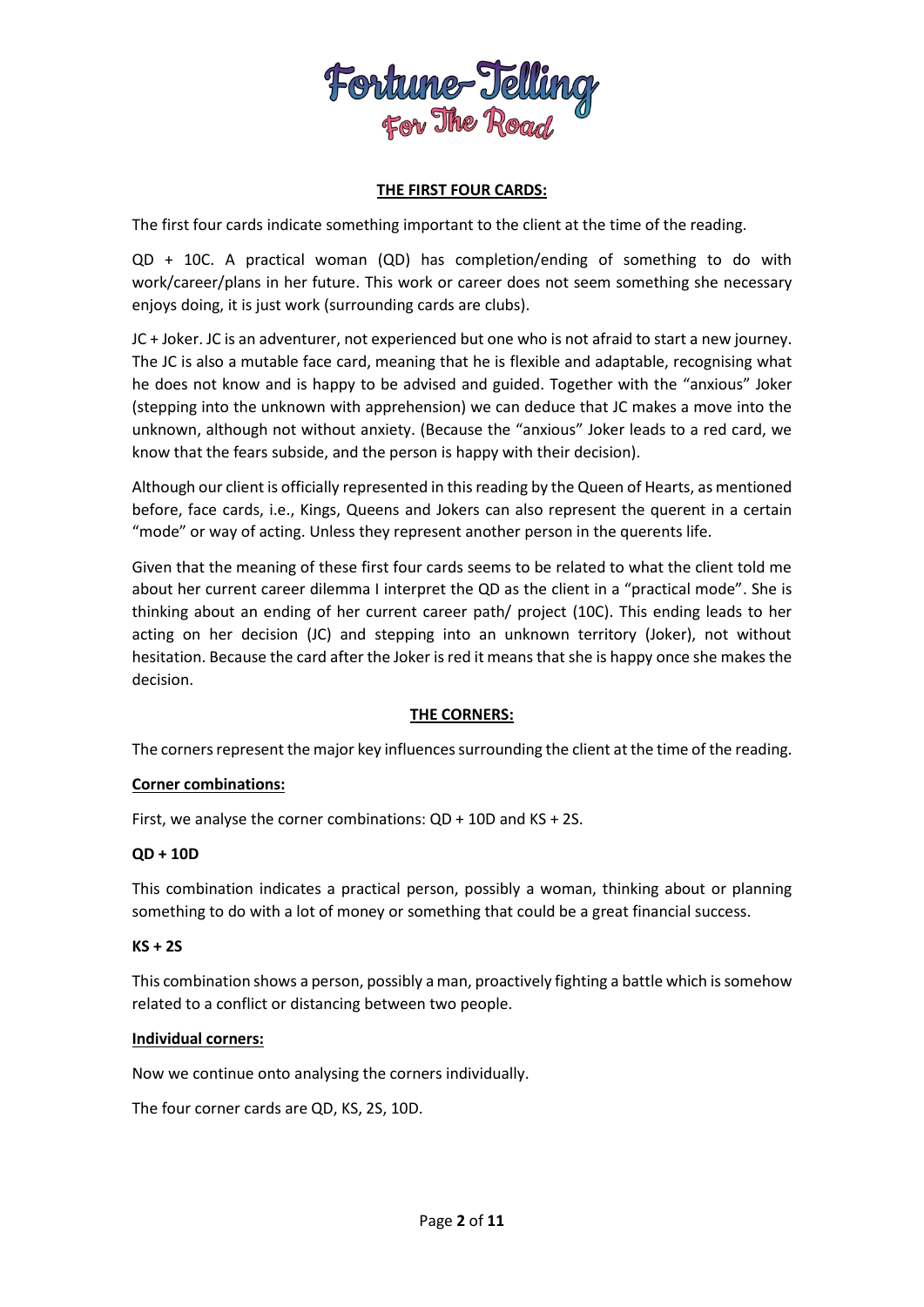

#### **Left top corner:**

There is a practical minded person (QD) surrounded by changes in their career/work, we have the 6C, moving to or from a path towards a goal to do with work and career. Because it is a 6 of clubs, and surrounded by clubs and spades, the career or plan involved does not necessarily make the client happy, it could jut be work, without much enjoyment. We have the AC representing solitary contemplation/ new plans and a new beginning to do with work/ career. The 10C, surrounded by black cards, could mean feeling overwhelmed by career and work leading to an ending in that area, especially with the ace there as well. In this case, we established the QD represents our client and the current position she finds herself in, having to be practical about the important decisions regarding her future work and career. The fact that our client is represented by the Queen shows that she is not currently acting on her plans or decisions, she is fixed, and is working on a plan internally/ mentally. She is also surrounded by clubs, which means the decision-making process is not an easy one, she feels quite overwhelmed at times by all the obstacles (mental and/or real).

#### **Right bottom corner:**

In this corner, we have the 10D, which is the ultimate material/ money card. It is surrounded by two fives, hearts and diamonds, which represent what we are centred around on the daily basis/ our daily routine, taking care of our basic needs, like money/practical matters (5D) and health/body (5H). This could mean that something to do with large amount of money is affecting the person daily and influences the choices they make regarding their health and basic needs spending. The 5D linked with the 6D indicates that an important financial/ practical/ entrepreneurial goal has the possibility of becoming a successful venture (10D). Because there is a sudden jump from 5D to 10D we could venture to say the success will happen, overnight, quite unexpectedly.

The 10D is linked to KH through 5H, which means that a large sum of money or a success in a financial venture could also be in the cards for the client's partner (these could be related but could be two separate stories). The 9C and the 6S above the 10D show that although the path to success (10D) could have its problems (6S), the unexpected changes and challenges of what could at present seem like a mountain of obstacles (9C) will be successfully overcome (10D).

#### **Right top corner:**

In this corner we have the KS, a person who is fighting some sort of a battle, he is actively planning and talking things through to overcome obstacles possibly to do with work or some kind of daily chores (3C). There are persistent conflicts and negativity (8S), these are likely to do with money and setbacks that require the KS to talk through money and practical matters (3D) and involve working out a change of strategy regarding practical/ money making matters (7D). There is also an indication that the person's daily work routine (5C) has been having a destabilising emotional effect and making them feel like being on a constant warring path (JH and 6S), affecting the person negatively. Because KS is surrounded by minor clubs and one diamond, we can deduce that the issues they are facing will not be major but nonetheless could make their days feel dreary. This corner possibly applies to the client's partner and what he is not telling our client about. The spade suit, KS, apart from problems and negativity, can represent secrecy.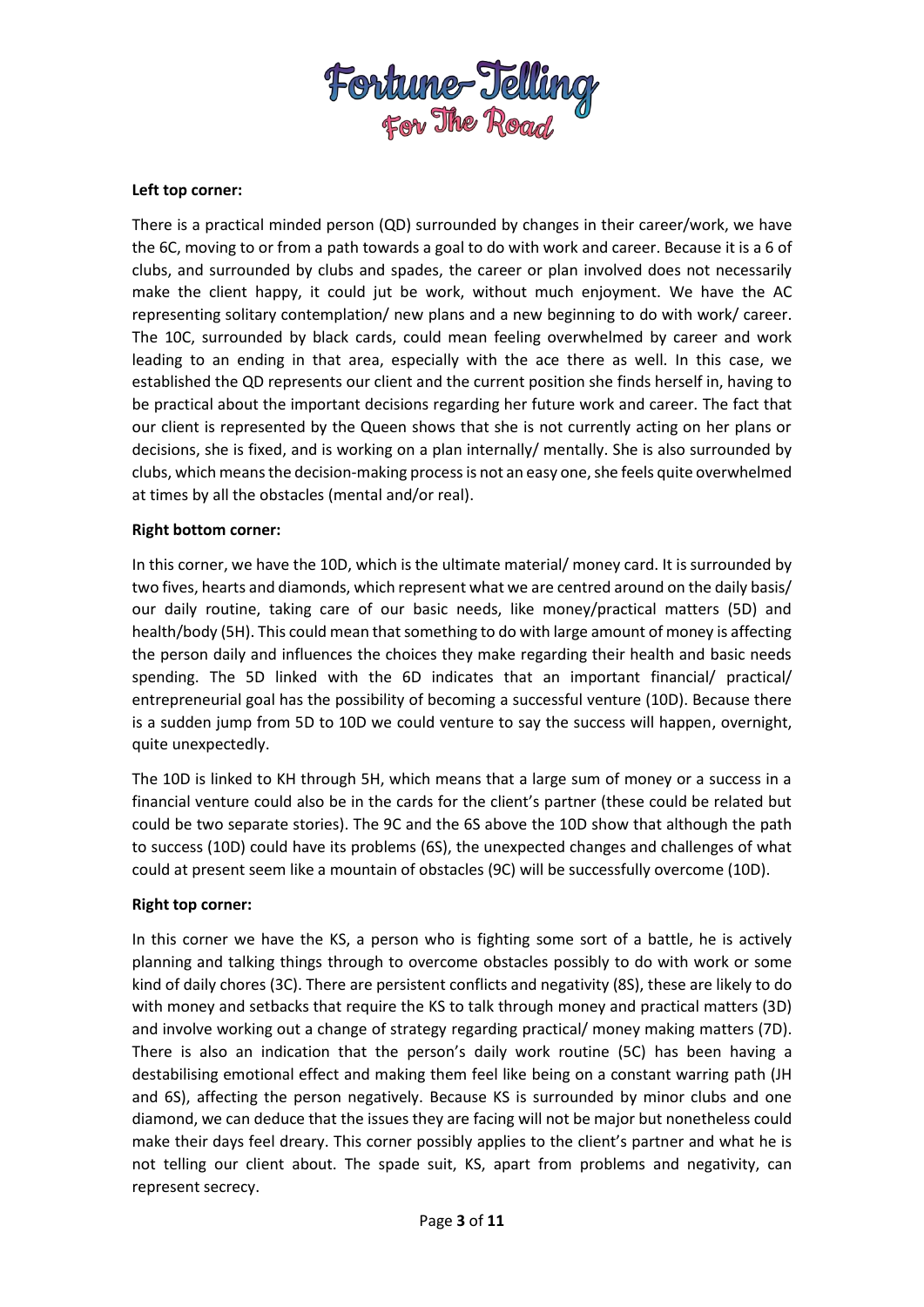

#### **Left bottom corner:**

And finally, in this corner we have a 2S, a card of conflict, or distancing between people or from something, which is surrounded by two 8s, a heart and diamond ones and a 9D. The 8D together with the 7S on top, indicates that there is a problem affecting long term financial stability and there is a need to completely change the financial strategy (7S). The 8H together with the 9D above and the 7C which follows indicate that the conflict or distancing might also affect stability at home/family influenced by the unexpected economic or practical changes. All this also affects future plans and career path.

If we consider the 2S as a distancing from something or an internal conflict (not a real one between two people) we can say that at present it seems that stability and what one has worked for up until then might feel oppressive and there might be a need to let go from the necessity of feeling secure in order to make changes in one's life.

In any case, because the 2S is surrounded by red cards the conflict or distancing is short lived and sorts itself out positively. Also, those involved have the maturity and necessary life experience (8D) to be able to work on the economic issues with the help of friends and family (8H). There is also indication of open mindedness and ability to make practical changes and free themselves from what is oppressing them. (9D).

### **THE CENTRE CORNERS:**

The centre corners give us a further look into the circumstances surrounding the client.

The centre are the 12 cards in the middle of the layout which are framed by the 4D, 9H, AH and 5S.

These corner cards indicate that there is enough money at present to not worry about paying rent or food (4D) and that home/family/love/doing what she loves (AH) are utterly important to the client at present. The 9H in the top right corner, represents the possibility of making a whish a reality and discovering the ultimate freedom. The 5S could indicate some illness or feeling negative, possibly to do with someone young or young at heart, could even be a pet (JS). But it will not be long term or serious as it is followed by 4C and 5H, meaning recuperation period and then full health.

**The client is officially represented in this reading by the Queen of Hearts, as previously mentioned.**

## **CARDS INMEDIATELY SURROUNDING THE QUEEN OF HEARTS (OUR CLIENT)**

#### **KC + AH + 3H**

This line means a proactive and experienced working person (KC) is going home or to a new beginning which feels good and happy (AH) and is enjoying the support of his friends and family (3H). So, a person who takes off his working persona clothing and swaps them for slippers and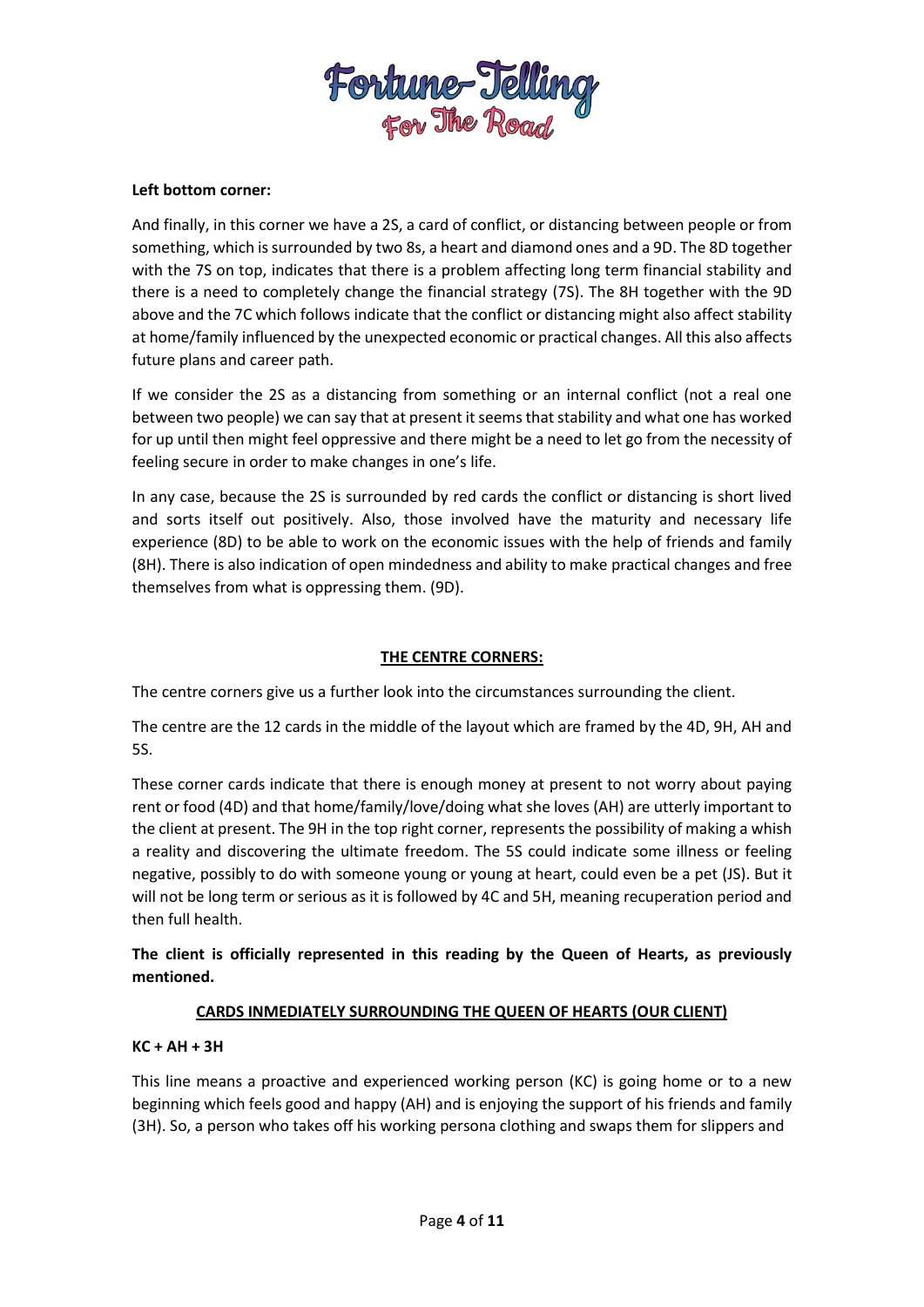

home comfort. (This is likely be related with the client leaving their job and enjoying her time at home).

### **7C + QH + 6H**

This line means a "stop and reconsider" your path, possibly career; a setback to do with plans or career makes the person dig deep and decide on how to proceed ahead (7C). This leads our client, the QH, to start moving in the direction of following her dream (6H).

### **CARDS DIRECTLY OPPOSITE THE QUEEN OF HEARTS (OUR CLIENT)**

In the present, diagonal line, the Queen of Hearts' opposite card is the "anxious" Joker. Therefore, the Queen is considering taking a step into the unknown but is apprehensive about it, she wants to have everything planned before forging ahead. Because it is followed by a red card it is a positive step ahead.

In the past, horizontal line, the Queen of Hearts' opposite card is the 2S, the card of conflict or distancing, or a difficult decision making. Because this is surrounded by red cards, it is not as bad as it seems, and it is over quickly and painlessly.

In the future, horizontal line, the Queen of Hearts' opposite is the 10D. This is the same as the description of the corner combination QD + 10C, confirming our initial assumption that QD is a facet of our client QH. The Queen is thinking about and planning something to do with large amount of money or something that could be a practical and financial success.

Diagonally, the Queen of Hearts is linked to the KS and the 9S. Something to do with a person actively fighting problems (KS) is causing our client (QH) lots of anxiety and feeling of being like on a volcano in regard to this person (9S).

## **MIRRORING CARDS IN THE QUEEN OF HEARTS LINES – VERTICAL AND HORIZONTAL**

#### **Horizontal line – Past and Future:**

2S + 10D: Short lived conflict or distancing that has something to do with a large sum of money or a successful financial or other kind of business. 8H + 5D: Consistent enjoyable effort to create something/ consistently pleasant involving daily work routine. 7C + 6D: A set back on career path leads to a new goal which is enjoyable and could lead to success and money. 6H + 2C: A break or time out, planning how to proceed towards a cherished goal, "following one's heart". Also, there could be one to one advice/support (2C) on the plan of action to make a dream goal (6H) a reality (6D following).

#### **Vertical Line - Present:**

QH + Joker: The client is thinking about stepping into unknown territory, because this Joker is the "anxious" one, it means that the client has some apprehension about moving ahead. AH +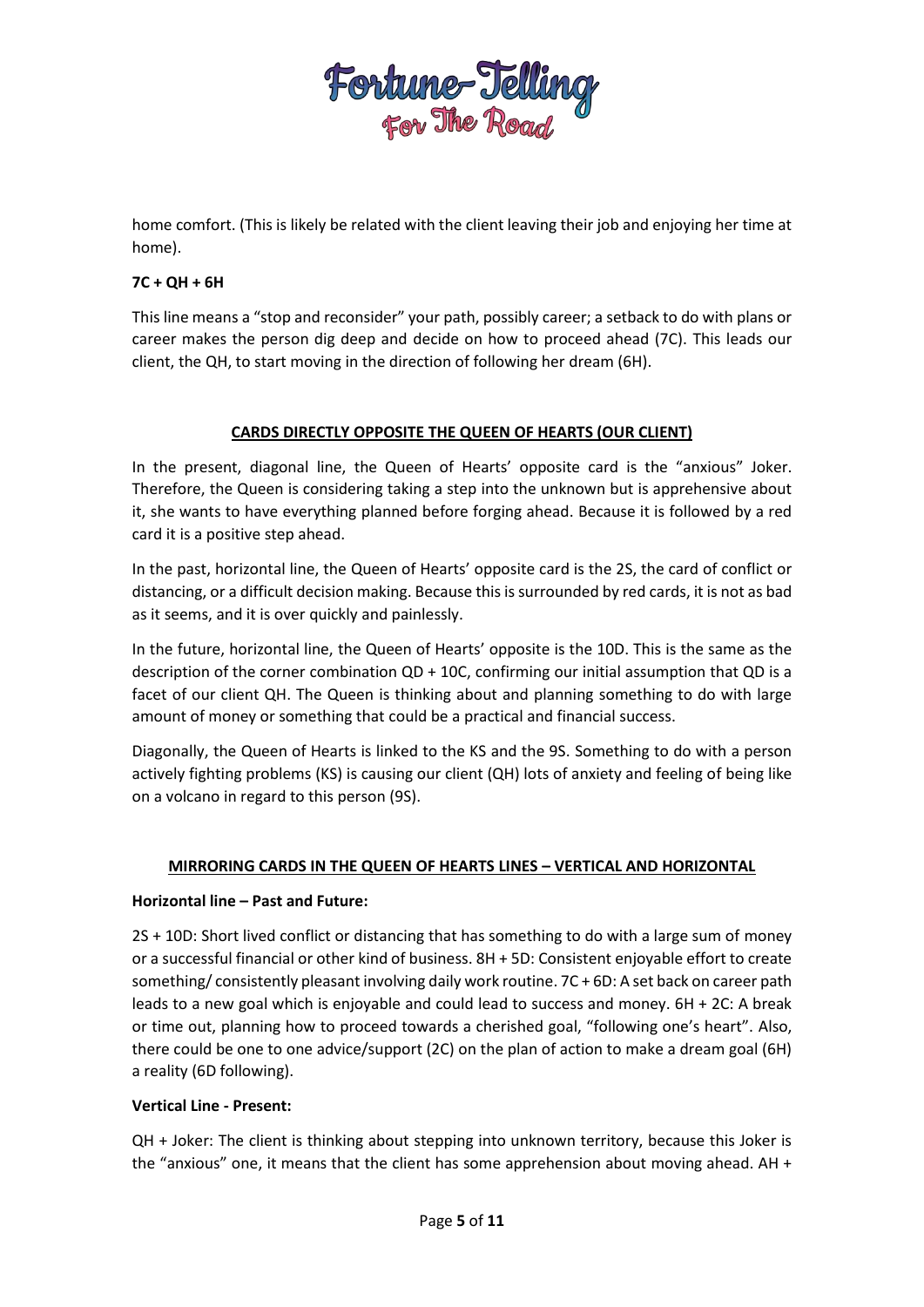

4D: The client can afford at present not to be proactive about plans and career and just enjoy things or people she loves, as there is enough (not plenty) money to sustain her right now.

This is also confirmed by the QC +4H, which is showing that planning of career/ making plans for the future is happening on the home front. QC could also represent someone she shares her home with, of a fiery and enthusiastic disposition, who is a good friend and adviser to her, could be a member of her family, possibly a woman.

### **KNIGHTING – THE QUEEN OF HEARTS**

QH + 9D: This indicates that there has been an improvement to the client's financial situation recently. It also indicates that she has probably increased her spending, especially on things that she really wanted to buy for a while, things that were on her "wish list".

QH + KD: This combination shows us that the increase in money was probably to do with a payment of a bonus by a company or maybe a loan from the bank.

QH + 5S: There is some indication of an illness/ negativity that the client will be touched by directly. It will not be hers as it is not in her future line or in contact with the card representing her. But it is of someone close, someone young, or young at heart, or a pet, that is ill or has mild depression (JS). The illness/depression will not last long, and the individual or animal will be cured fairly quickly, after not very long period of recuperation (4C + 5H).

QH + JD: This combination in the future quadrant of the layout indicates someone thinking of starting a new practical/ financial project, being inexperienced but eager to learn and flexible in their approach. It could also indicate someone young or young at heart, who has an analytical approach and helps the client to separate what is useful or valuable for them, from what is not. This person is likely to be someone close to the client. Or this could be a facet of our client.

## **THE LINE OF THE QUEEN OF HEARTS – PAST/PRESENT/FUTURE**

QH is at the bottom of the spread, in the last horizontal line, roughly in the middle. This indicates that at present there are not many things under her control, most of the time she might feel like the only thing she can do is to go with the flow.

At the same time, because the card representing the client, the QH is in the middle of the line, she has a few cards in her future which means that there are certain things we can predict.

#### **PAST**

We can see that in the client's recent past there was some conflict or distancing (2S), with somehow affects long-term financial stability (8D), but it is not long term, the relationship has a strong foundation for it to be broken by a small conflict or distancing (8H). However, this conflict or distancing is still affecting the client in her present, as it is the opposite card to her in the direction of the past. Also, we can see that there is a setback that has made her proactively reevaluate her career and to work out how to proceed (7C + KC).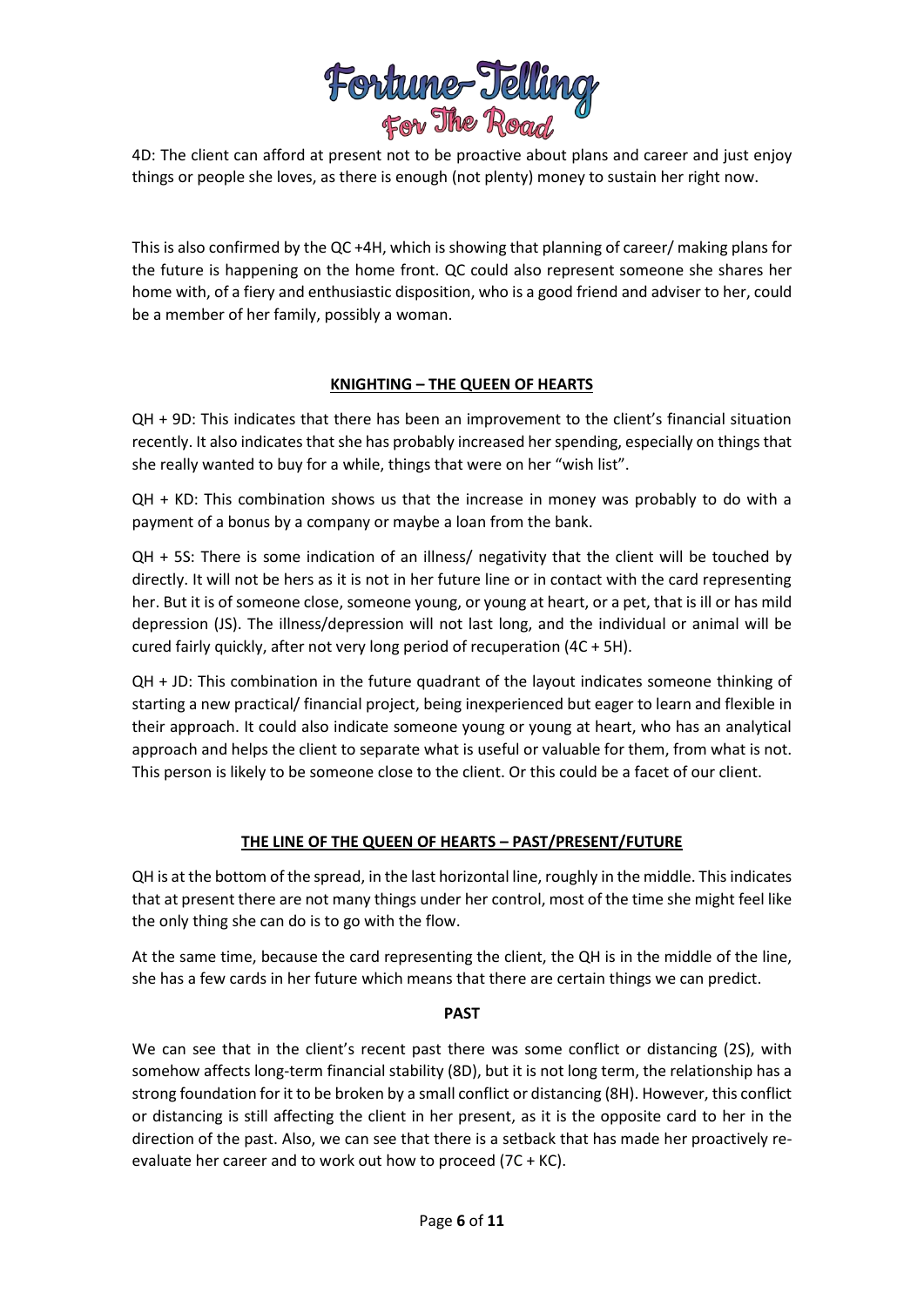

As we get to the day of the reading, represented by the position of the Queen of Hearts' card in the horizontal line, we see that the client, is in quite a stable and pleasant situation at home,

feeling emotionally well and quite happy (AH + 4H). These two cards also indicate that the client's present is centred around her home. Also, the AH is a sort of alone card, therefore the

client might be in a kind of a happy bubble, not letting anything from outside world disturb her inner peace. As we further go up the vertical line, which represents the present, we see a QC sandwiched between the 4H and 4D.

The QC could represent a person involved in the client's home life, who might be a family member, in any case a good friend to her, who supports her with their strong fiery positive energy. The QC can also represent the client in a fixed mode, thinking about her options about her work future. The two fours and the Queen all indicate stability, no movement yet, just comfortable stability and talk and support. Finally, we have a joker on the other end of the vertical line, mirroring the QH. This is an indication about the element of walking into unknown territory hoping for the best and the start of something new.

### **FUTURE**

As we continue down the horizontal line, analysing the cards that follow the QH, we can see that the near future is looking quite pleasant, with four red cards and one black. She is dedicating her time to doing something she likes and does not find it as hard work; everything seems to be flowing without difficulties. We have two 6 in the future line, indicating that the client starts taking steps towards her goal.

6H indicates that the client, following a period of deliberation, is starting to move towards following her dream and her heart. Her dream for the future has something to do with being of service, helping people, community work, etc., 3H. The 6H + 3H combination also indicates loyalty and long term support the client has from her family and friends, who would also be there for her financially if she needed them (JD + 2D +2H, further up the vertical line).

2C indicates some sort of a time out, being in between the two sixes. So, between deciding to follow her dream 6H and actually starting to take practical steps to make it a reality 6D, there is a short period of a break. 2C also indicates someone who will actively be of help to the client in a situation. The 2C is related to someone's illness – 5S - not the client but someone close to her, someone young or "young at heart", could also be a pet, who might be physically ill or have a bit of a depression (JS). But because 5S is followed by 4C and then 5H the person or pet returns to full health 5H following a period of recuperation 4C.

After this break, the client starts actively making her dream a reality 6D and building the foundation for whatever her new goal or plan is 4C. She will be actively sorting out practical matters and working on her own, covering all the bases, feeling at times like she is all over the place, but feeling happy about it (5D + 5H). But then, her work and actions will grow into a success if she is willing to put in the hard work and be open minded/ flexible about unforeseen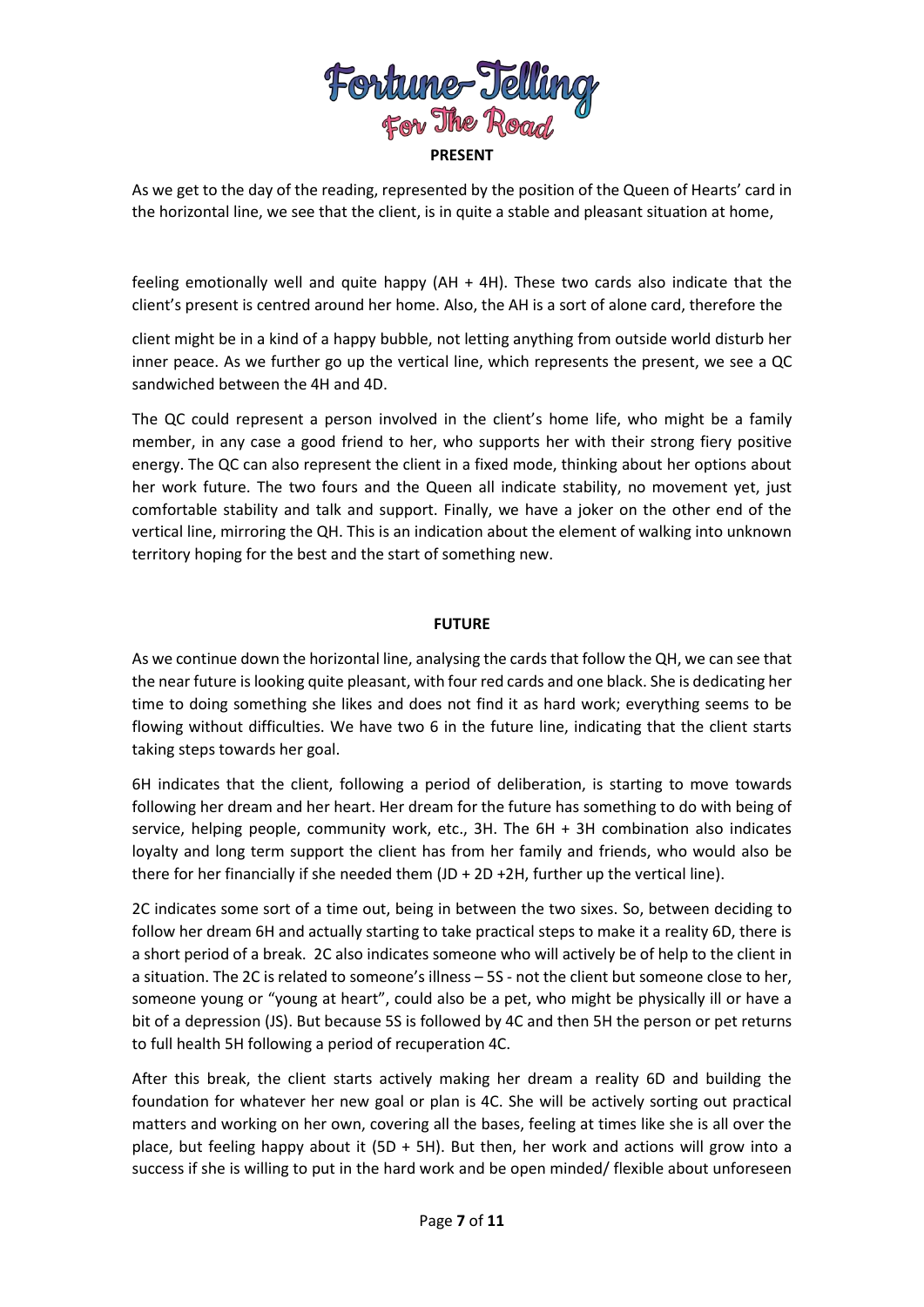

situation or challenges. (10D + 9C). As all these last cards in the line are red, although she will have to put in the hard work for the success (9C on top of 10D), nevertheless she will not perceive it as hard work, it will feel relatively easy, possibly because she will be doing something she enjoys and maybe luck will be in her favour (tens are generally Jupiterian cards, and the red tens in particular are surrounded by luck and good fortune).

# **ANSWER TO QUESTION 1**

I proceed to ask the cards for information about the two options the client would like to know about, below. The layout I use also gives us a basic overview about past and present, which might just confirm the information we got from the previous reading or add some more.

**OPTION A** - Start her own business. Get a loan, invest her savings, etc. Basically, to go all in.

**OPTION B** - Invest her savings into doing some courses which would help her get a better job in the industry she had been working in up until then. She did not really want to go with this option as she no longer felt fulfilled working in that industry, but this was the practical and safe option.



In this card layout we see our client, the QH, is at present learning and communicating about financial and practical matters (3D), this card could also indicate the stage prior to making an idea of practical/financial nature into reality, getting everything together before establishing something concrete in the material world. The 10H indicates that she is enjoying a very happy moment in her life right now.

In the past line, we can see the client taking steps towards doing something that makes her happy (6H). This is somehow related to a period of emotional stability and feeling quite content (8H), which could also indicate a holiday or a break. At the same time there seems to have been the occasional unexpected panic attack or anxiety (9S), because 9S is between two red cards, these moments did not last long.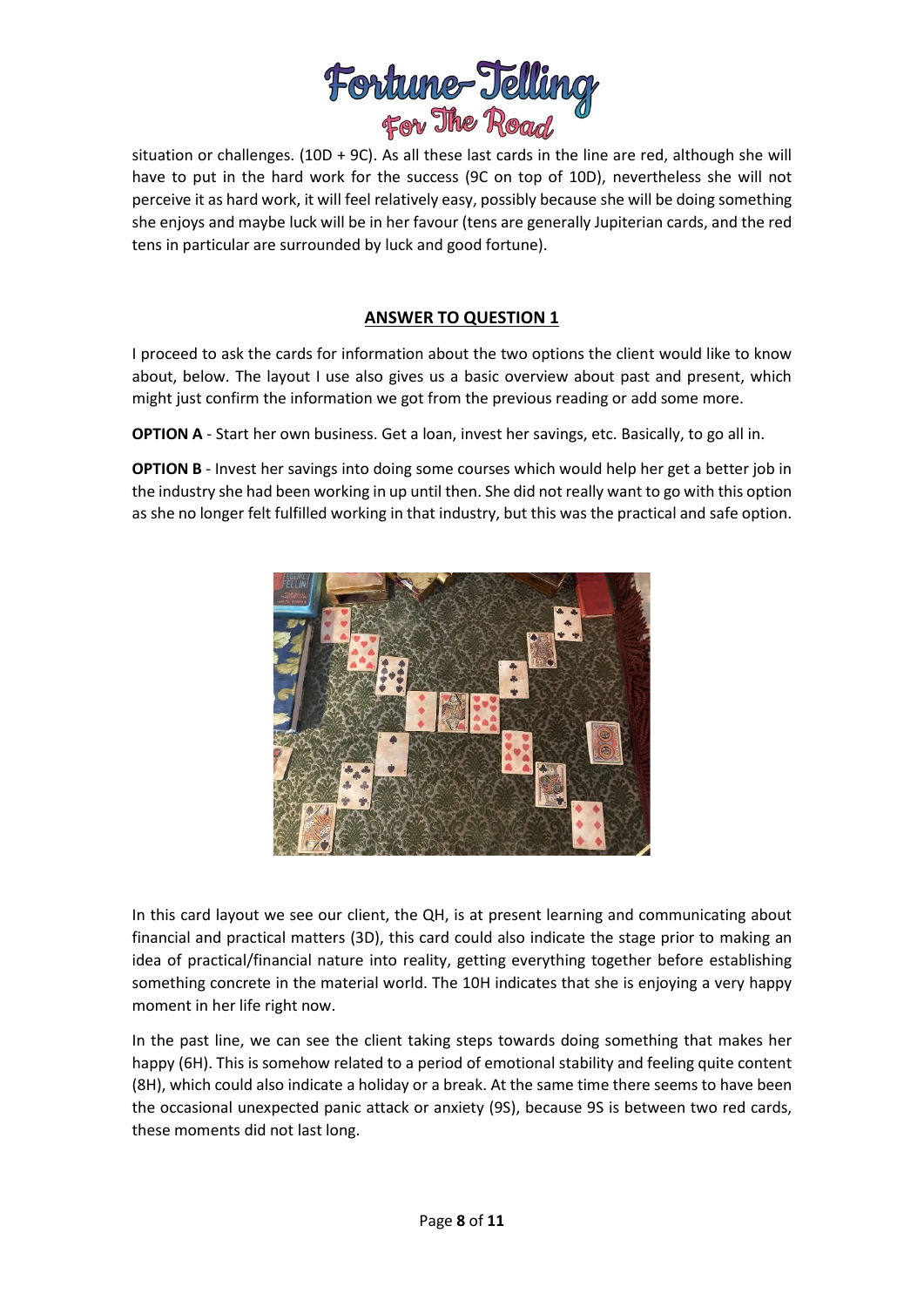

In the line of things that the client has no control over, we have someone, possibly a woman, who is worried and is surrounded by negativity (QS), a block in the career/work path that has caused the person to reconsider the way forward (7C) and a conflict or distancing between two people (2S).

So, these two paragraphs confirm what we already know about the client from the previous layout (and what she told me). The only extra thing that we can gather by the appearance of the QS in direct relation to the client, is that there is a person in the client's life who is being negative,

without doing anything about it but mostly just talking or thinking negative thoughts, possibly a female. Or that our client is that person and it just confirms that she cannot avoid her occasional anxiety attack (9S) as previously mentioned.

In the options lines we have the following:

### **FUTURE - OPTION A**

### **Staying on the current path and setting up her own business:**

### **9H + KC + 6D**

We have the 9H meaning a dream coming true. We have the KC, representing a proactive person working hard towards a career goal, overcoming obstacles with energy, someone self-driven. And then we have the 6D, moving towards a practical and financial goal that has all the ingredients to become successful.

**NOTE:** These cards confirm the key cards from the "Grand Tableau Style" General Reading: the 9H was in a key position in the right-hand corner in the centre of the spread and indicated the possibility to break away with limitations and follow a dream. The KC, in direct contact with the QH in diagonal, above the 7C, indicated our client actively working towards finding her way in terms of career and work plans. And finally, the 6 of diamonds, which was in her future line and representing her being on the right path to making a financial success.

## **FUTURE - OPTION B**

## **Going back to the previous line of work but better prepared:**

## **3C + KS + 5C**

3C represents talk and learning about work/ daily tasks and 5C indicates physically working and doing the day-to-day 9 to 5 routine. This is a description of work we do just to earn money, there is not much enjoyment, just a weekly work routine when one looks forward to the weekend (because they are clubs and in a line of all black cards).

The KS represents a proactive fighting and warring energy type person, could be a man or a woman or some kind of power, which somehow negatively affects the client. This KS could represent the client if she goes back to work in her previous line of work or a boss or a company which affects her negatively. We assume the KS is to do with work because it is sandwiched in between two work cards (clubs), and because the question we asked had to do with career and plans.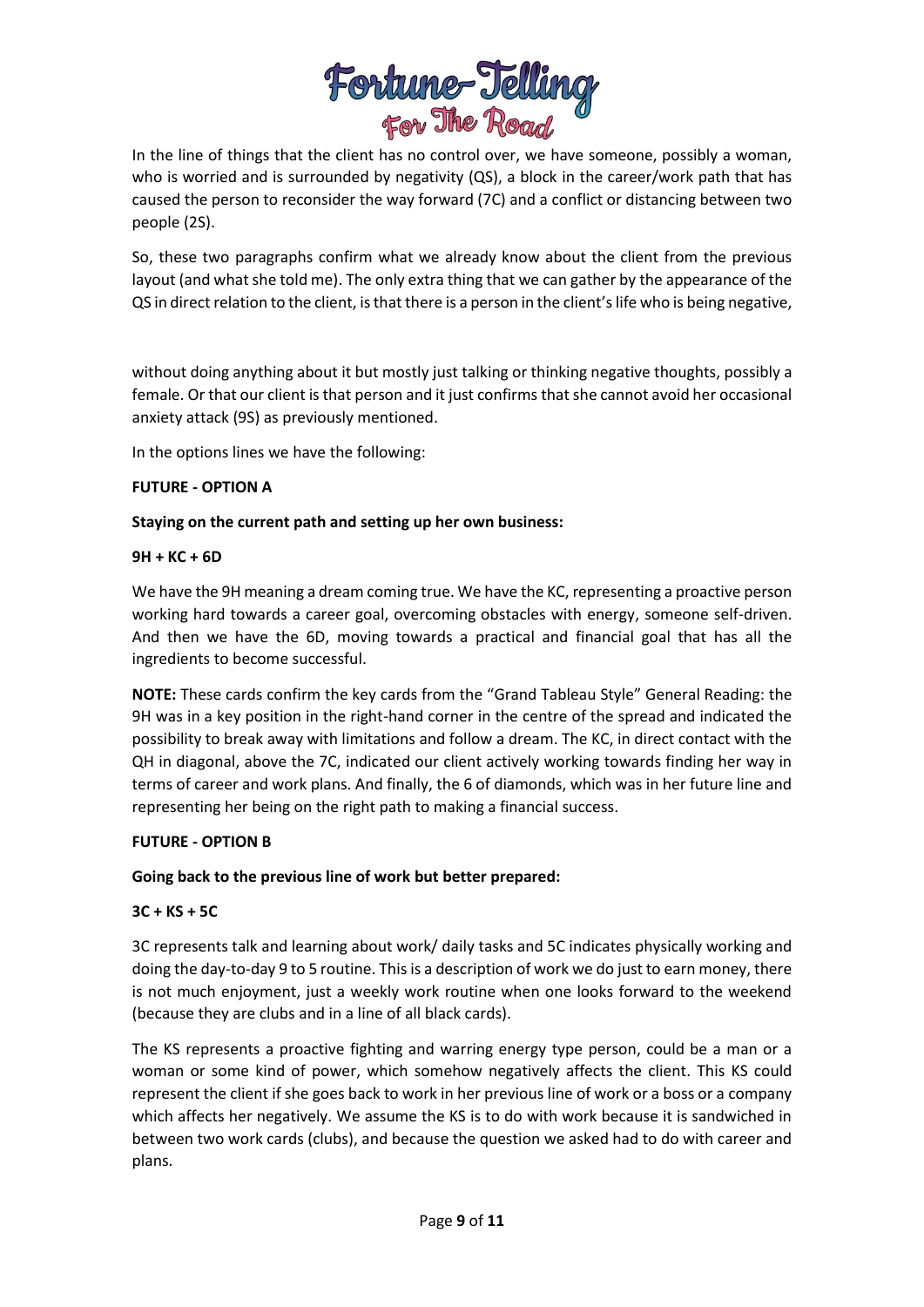

**NOTE:** This is quite interesting because in the previous layout, in the right-side top corner, we got the exact same cards, KS, 3C and 5C, which in that case we assumed had to do with the clients' partner and his problems, later confirmed by the client. Now that we got these cards in this layout as well, we can allow for both options, the partner's situation and the client considering between the two choices, the dream of starting her own business, in the previous layout represented by the 10D corner (success/money); or to go back to the previous line of work, represented by the KS corner (negativity/conflict). It often happens in readings for one client that same cards keep coming up to represent similar energies and situations surrounding the client at the time.

## **ANSWER TO QUESTION 2**

As previously mentioned, the client wanted to know how the relationship with her partner will progress, considering how his problems are affecting their relationship. Also how starting her own business could affect them as a couple.



First, the client and her partner's cards (QH and KH) were in piles 2 and 6, meaning that the relationship is probably going to be a long term one, possibly "forever". Having that in mind, that the relationship is not going to end any time soon, we proceed to analyse the cards for them together as a couple.

With five out of six cards being red we can foresee the relationship being quite an enjoyable one from now on and for the foreseeable future. With four out of six cards being diamonds we can deduce that the relationship is quite grounded and practical. The only hearts card  $-5H$ indicates that the romance is based on reciprocal physical attraction and probably a satisfying sex life. The partners are likely to make sure that they take good care of their bodies and physical appearance.